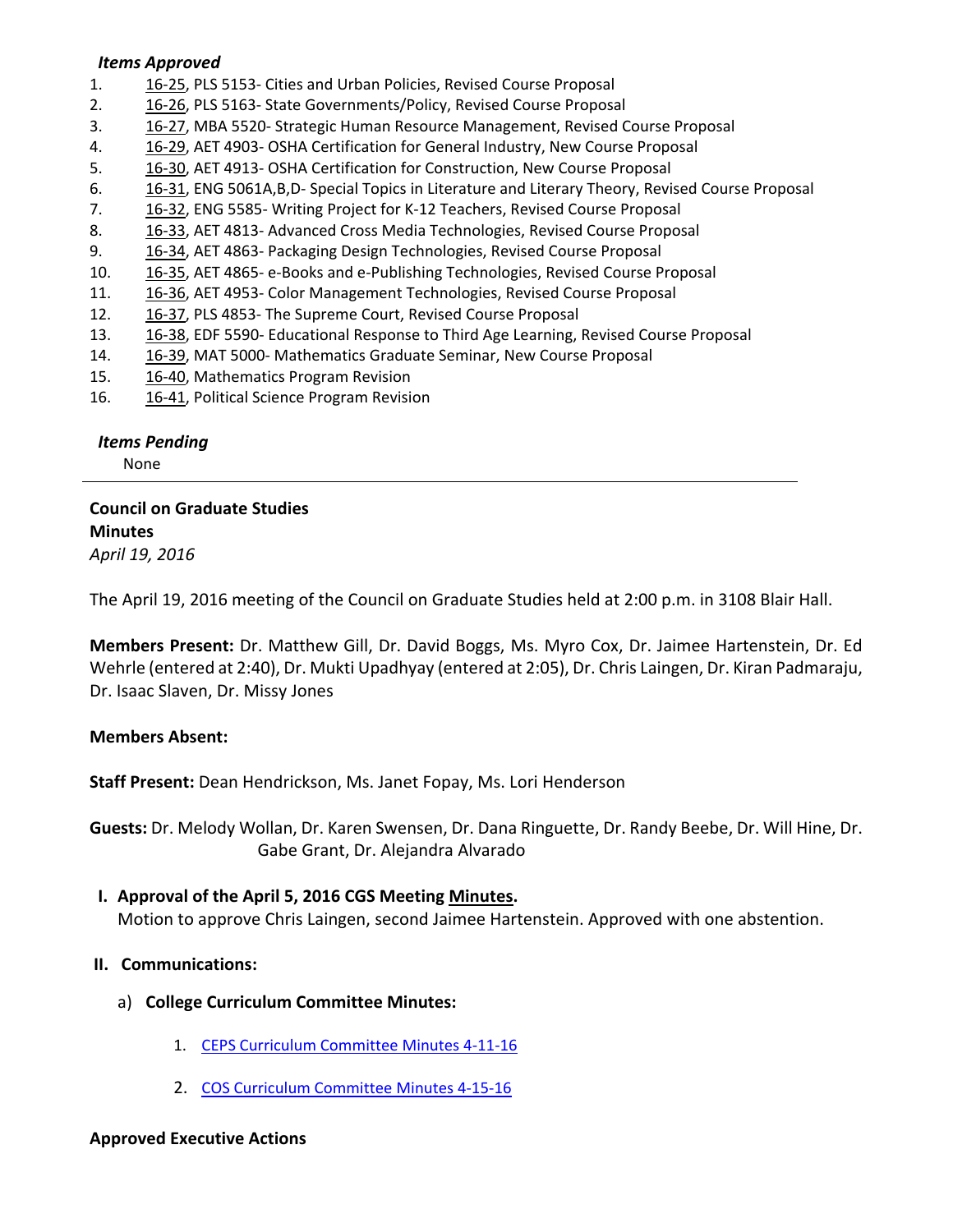- 1. EA‐[LCBAS](http://castle.eiu.edu/~eiucgs/exec-actions/EA-LCBAS-16-11.pdf)‐16‐11, Memo from Dean Izadi requesting MBA 5000 be offered online
- 2. EA-[LCBAS](http://castle.eiu.edu/~eiucgs/exec-actions/EA-LCBAS-16-12.pdf)-16-12, Memo from Dean Izadi requesting catalog changes to Nutrition and Dietetics admission procedures
- 3. EA‐[LCBAS](http://castle.eiu.edu/~eiucgs/exec-actions/EA-LCBAS-16-13.pdf)‐16‐13, Memo from Dean Izadi requesting FCS 5846 be offered online

#### **III. Items Added to the Agenda (Today):**

#### **IV. Items Acted Upon:**

01. 16‐27, MBA 5520 – Strategic Human Resource Management, Revised Course Proposal; Melody Wollan pr[esented](http://castle.eiu.edu/~eiucgs/currentagendaitems/agenda16-27.pdf) the course. Council approved unanimously with revisions to removing Aging Studies restrictions; Effective date – Summer 2017

(3‐0‐3) MBA 5520 ‐ Strategic Human Resource Management

The study of human resource management functions in the context of the organization's mission and strategic plan, engaging in global and local operations, and incorporating legal and labor relations aspects of managing human resources. A primary focus is the coordination between management and human resource professionals in performing human resource activities, and emerging trends and challenges in human resource management. Prerequisite(s): BUS 3010

0[2. 16](http://castle.eiu.edu/~eiucgs/currentagendaitems/agenda16-38.pdf)-38, EDF 5590 Educational Response to Third Age Learning, Revised Course Proposal; Will Hine presented. Council approved unanimously; Effective date – Fall 2016

(3‐0‐3) EDF 5590 Educational Response to Third Age Learning Examination of adult education with a focus on the third age student (age 55 and older). Discussion of andragological perspective of educational practice and organizations providing adult education services. Prerequisite(s): Graduate status

03[. 16](http://castle.eiu.edu/~eiucgs/currentagendaitems/agenda16-25.pdf)-25, PLS 5153 – Cities and Urban Policy in the U.S. Federal System, Revised Course Proposal; Karen Swensen presented the course. Council approved unanimously; Effective date – Summer 2016

(3‐0‐3) PLS 5153 – Cities and Urban Policy in the U.S. Federal System Analysis of cities in the United States, with a focus on local policymaking, power and decision‐making; political leadership and participation; contemporary policy problems and strategies; and federal and state policies toward cities, suburbs and urban regions. Prerequisite(s): None

04. 16-[26,](http://castle.eiu.edu/~eiucgs/currentagendaitems/agenda16-26.pdf) PLS 5163- State Governments and Policy in the U.S. Federal System, New Course Proposal; Karen Swenson presented the course. Council approved unanimously; Effective‐ Fall 2016

(3‐0‐3) PLS 5163‐ State Governments and Policy in the U.S. Federal System Analysis of state governments in the United States, with a focus on key political actors including governors, legislatures, parties and interest groups; intergovernmental relations between states and the federal government; policymaking processes and outcomes; and varying state government approaches to policy problems and issues. Prerequisites: None

2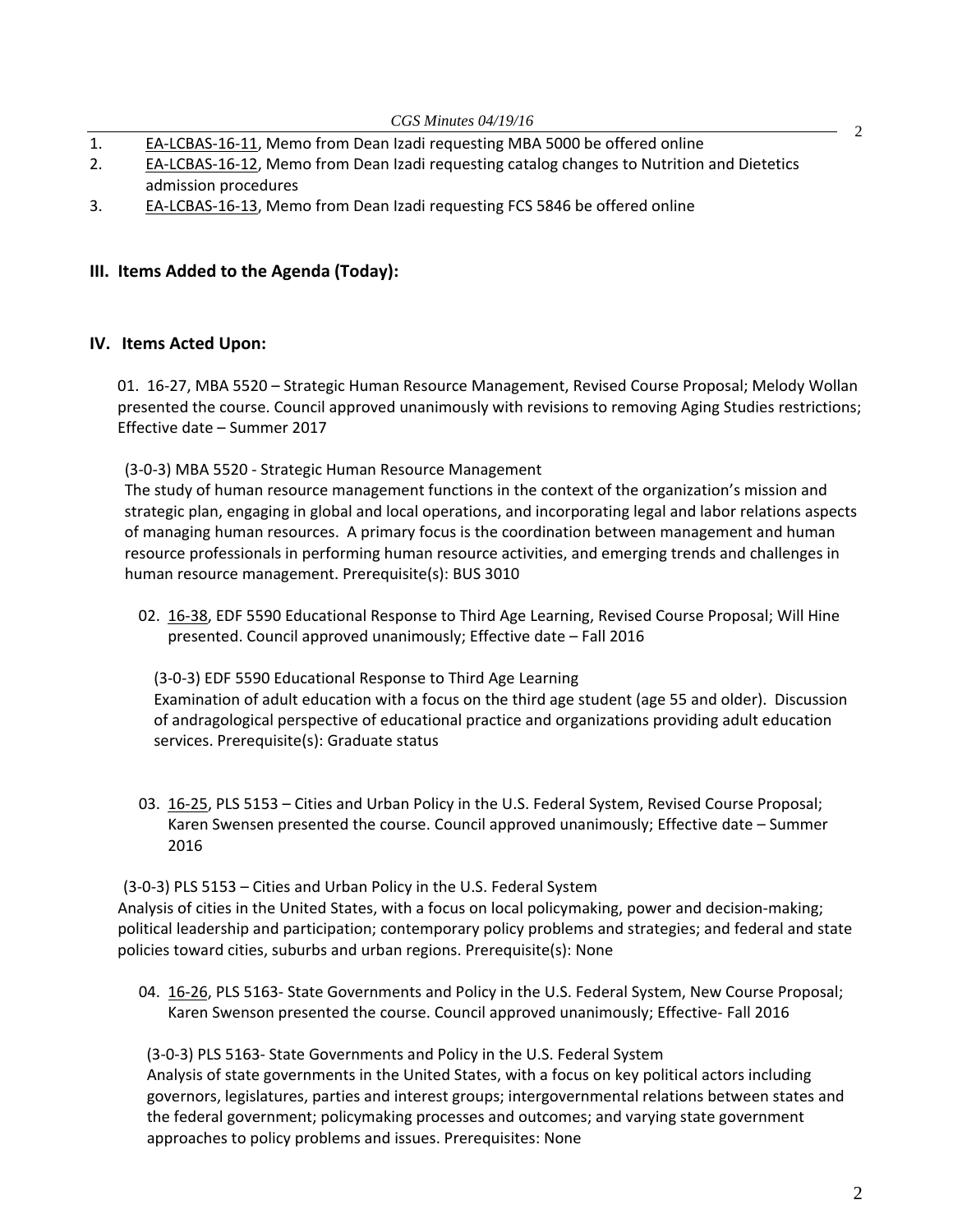05. 16‐37, PLS 4853 The Supreme Court, Revised Course Proposal; Karen Swensen presented the [course.](http://castle.eiu.edu/~eiucgs/currentagendaitems/agenda16-37.pdf) Council approved unanimously; Effective Fall 2016

(3‐0‐3) PLS 4853 The Supreme Court

An analysis of the Supreme Court as a political and legal institution, with emphasis on the decision‐making of the Justices in recent Court decisions. Prerequisites: Three semester hours in public law or permission of the instructor; these include PLS 2513, PLS 3513; PLS 3523; PLS 3543; PLS 4774; PHI 3070; JOU 4771; HIS 3600G; HIS 4910

- 06. 16‐[41,](http://castle.eiu.edu/~eiucgs/currentagendaitems/agenda16-41.pdf) Program Revision to Political Science; Karen Swensen presented. Council approved unanimously; Effective Fall 2016
- 07. 16‐[31,](http://castle.eiu.edu/~eiucgs/currentagendaitems/agenda16-31.pdf) ENG 5061A,B,D Special Topics in Literature and Literary Theory, Revised Course Proposal; Dana Ringuette presented. Council approved unanimously. Effective Summer 2016

(3‐0‐3) ENG 5061A,B,D Special Topics in Literature and Literary Theory Special topics in language and literature not ordinarily treated in standard courses. The topic will vary from semester to semester. Prerequisite(s): Graduate standing. Undergraduate students seeking departmental honors may use this class to fulfill their graduate course requirement with approval of the instructor and Dean of the Graduate School.

08. 16-[32,](http://castle.eiu.edu/~eiucgs/currentagendaitems/agenda16-32.pdf) ENG 5585 Writing Project for K-12 Teachers, Revised Course Proposal; Dana Ringuette presented. Council approved unanimously with addition of addressing graduate learning goals. Effective Summer 2016.

(6‐0‐6) ENG 5585 Writing Project for K‐12 Teachers

Based on National Writing Project principles, this course will provide K‐12 teachers across the curriculum with opportunities to experience and apply researched composition pedagogies for use in their own classroom and explore a variety of theories regarding writing to learn and writing and reading in the disciplines. Prerequisites: Graduate Standing; at least one year of K‐12 teaching; application to the Eastern Illinois Writing Project (EIWP) and permission of the EIWP instructor.

09. 16-33, AET 4813 Advanced Crossed Media Technologies, Revised Course Proposal; Gabe Grant [presente](http://castle.eiu.edu/~eiucgs/currentagendaitems/agenda16-33.pdf)d course revision. Council approved unanimously. Effective Fall 2016.

(2‐2‐3) AET 4813 Advanced Crossed Media Technologies

Advanced study of graphics technology applied to web, video, animation, and specialty graphics. Major emphasis will be on the integration of emerging technologies into cross media applications and campaigns. Prerequisite(s): AET 1363 or permission of instructor.

10. 16‐[34,](http://castle.eiu.edu/~eiucgs/currentagendaitems/agenda16-34.pdf) AET 4863 Packaging Design Technologies, Revised Course Proposal; Gabe Grant presented course revision. Council approved unanimously. Effective Fall 2016.

(2‐2‐3) AET 4863 Packaging Design Technologies

A study of package design techniques and printing processes for consumer, commercial, and advertising products. Specialty inks, coatings, materials, and processes will also be examined. Prerequisite(s): AET 1363 or permission of instructor.

11. 16‐[35,](http://castle.eiu.edu/~eiucgs/currentagendaitems/agenda16-35.pdf) AET 4865 e‐Books and e‐Publishing Technologies, Revised Course Proposal; Gabe Grant presented course revision. Council approved unanimously. Effective Fall 2016.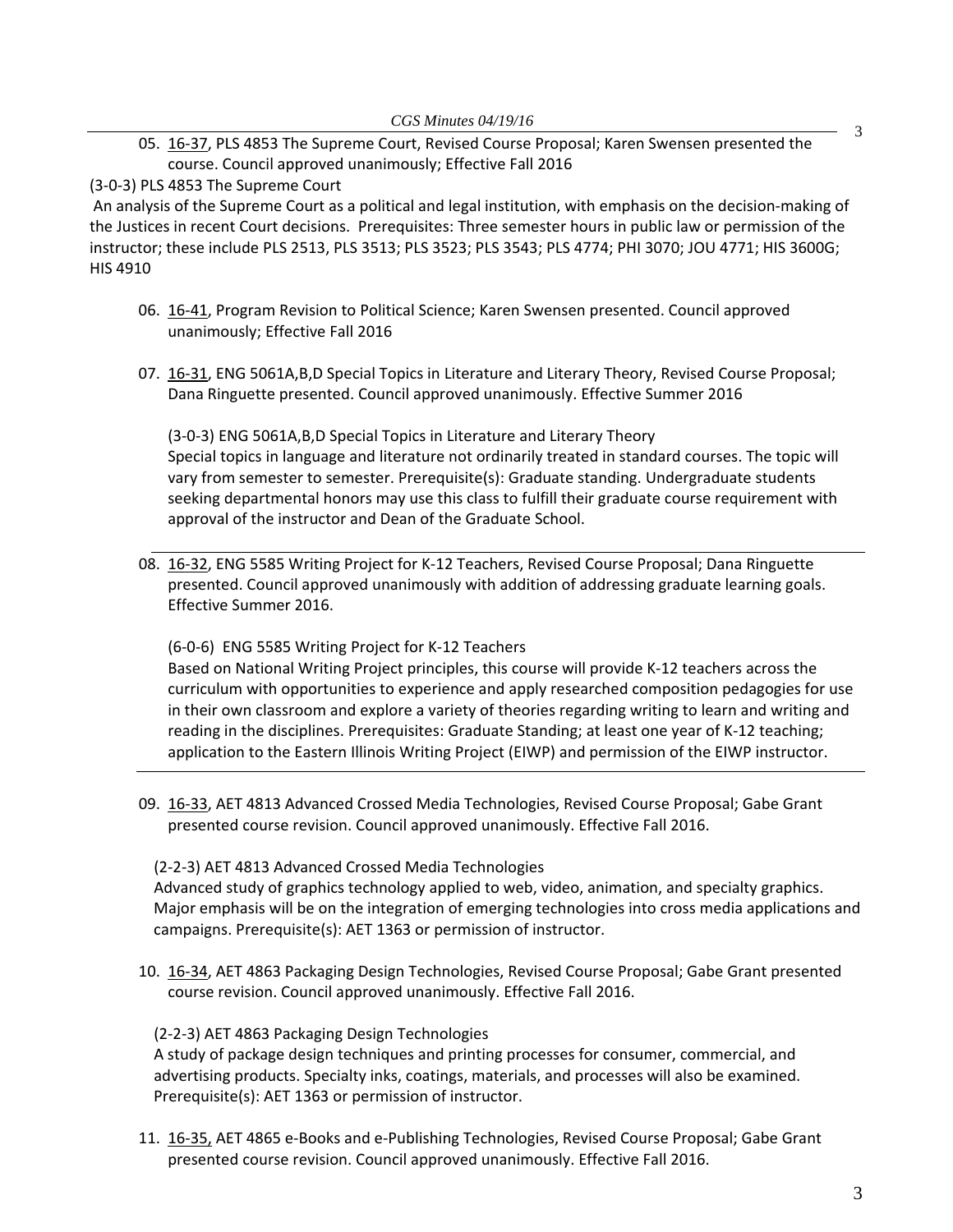(2‐2‐3) AET 4865 e‐Books and e‐Publishing Technologies

A study of e‐Publishing technology. This course will focus on the study of authoring multimedia and web technologies for creating applications and solutions for web sites, education, training, and advertising solutions via the internet and mobile devices. Prerequisite(s): AET 1363 or permission of instructor.

12. 16-[36,](http://castle.eiu.edu/~eiucgs/currentagendaitems/agenda16-36.pdf) AET 4953 Color Management Technologies, Revised Course Proposal; Gabe Grant presented course revision. Council approved unanimously. Effective Fall 2016.

(2‐2‐3) AET 4953 Color Management Technologies

Application of color theories, digital color reproduction, and quality control processes as they apply to color in specialty printing, textiles, web, video, and photography. Prerequisite(s): AET 1363 or permission of instructor.

13. 16‐39, MAT 5000 Mathematics Graduate Seminar, New Course Proposal; Alejandra Alvarado [present](http://castle.eiu.edu/~eiucgs/currentagendaitems/agenda16-39.pdf)ed course proposal. Council approved unanimously with the request to make course numbering 5000A, B for repeat credit purposes and connect model syllabus to grad learning goals. Effective Fall 2016

(1‐0‐1) MAT 5000 Mathematics Graduate Seminar Introduction to reading and speaking about Mathematics. May be repeated once for credit. Prerequisite(s): Admission to MA in Mathematics graduate program.

- 14. 16‐[40,](http://castle.eiu.edu/~eiucgs/currentagendaitems/agenda16-40.pdf) Mathematics Program Revision, Alejandra Alvarado presented. Council approved unanimously. Effective Fall 2016
- 15. 16‐[29,](http://castle.eiu.edu/~eiucgs/currentagendaitems/agenda16-29.pdf) AET 4903 OSHA Certification for General Industry, New Course Proposal; Isaac Slaven presented the course. Council approved unanimously. Effective Spring 2017.

(3‐0‐3) AET 4903 OSHA Certification for General Industry Department of Labor coursework for OSHA‐30 General Industry. The OSHA‐30 is a certificate provided through the United States Department of Labor signifying 30 hours of safety training. Additional time will be spent on safety and liability management.

16. 16-[30,](http://castle.eiu.edu/~eiucgs/currentagendaitems/agenda16-30.pdf) AET 4913 OSHA Certification for Construction, New Course Proposal; Isaac Slaven presented. Council approved unanimously. Effective Fall 2016.

# (3‐0‐3) AET 4913 OSHA Certification for Construction

Department of Labor coursework for OSHA‐30 Construction. The OSHA‐30 is a certificate provided through the United States Department of Labor signifying 30 hours of safety training. Additional time will be spent on safety and liability management in the construction field. Prerequisite(s): None

## **02 Committee Reports:**

4